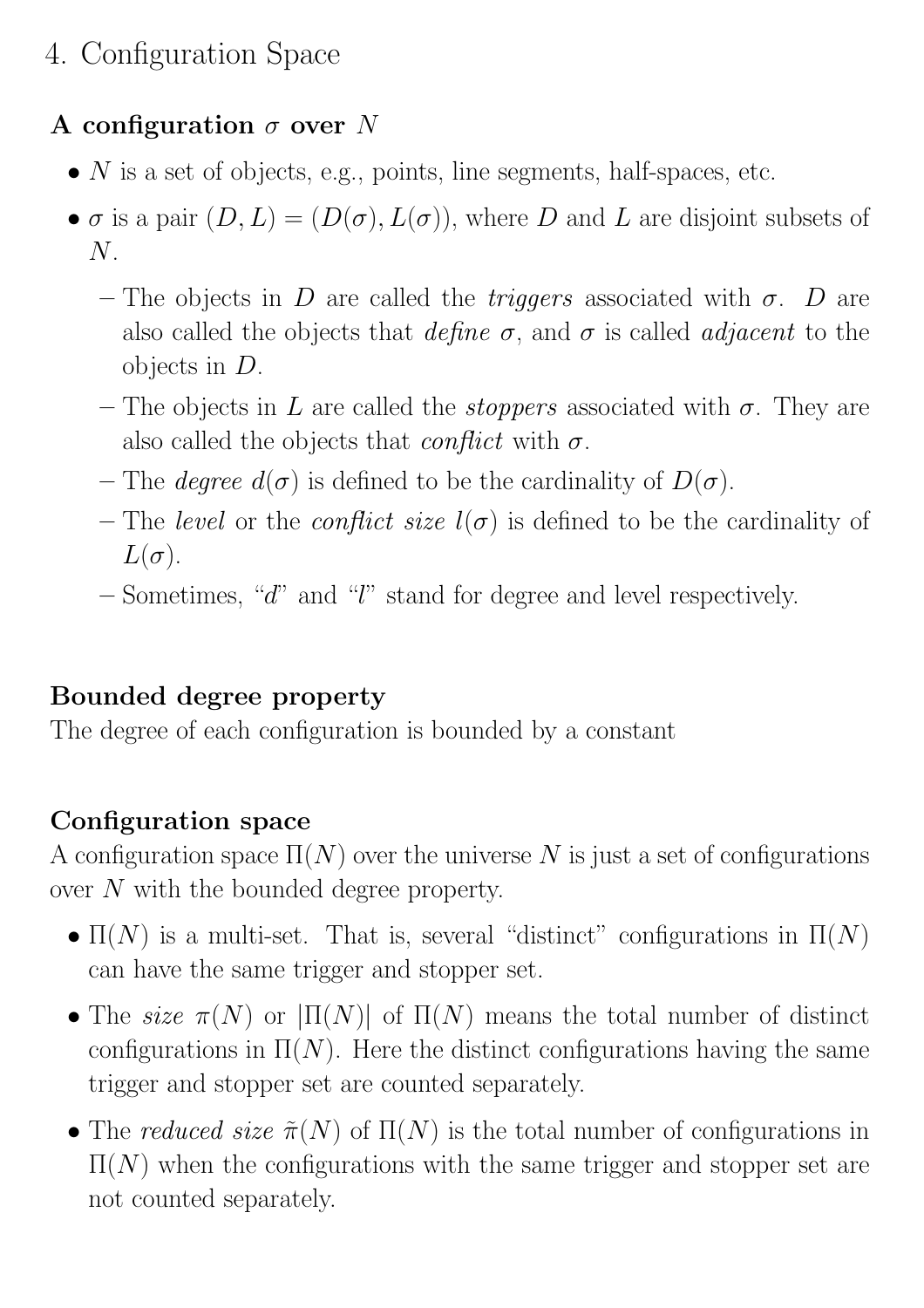## Levels and Active

For each integer  $i \geq 0$ ,  $\Pi^{i}(N)$  is defined to be the set of configurations in  $\Pi(N)$  with level *i*.

- $\pi^i(N)$  denotes the size of  $\Pi^i(N)$ .
- The configurations in  $\Pi^0(N)$  are said to be *active* over N.
- The configurations in  $\Pi^{i}(N)$  are said to be *partially active* over N with level i.

## Example

# Trapezoidal Decomposition

- Let  $N$  be a set of segments in the plane.
- A trapezoid  $\sigma$  in the plane is *feasible* over N is  $\sigma$  occurs in the trapezoidal decomposition  $H(R)$ , for some subset  $R \subseteq N$ .
- Each feasible trapezoid can arise in the incremental construction, and each trapezoid that arise in the incremental construction is feasible.
- For a feasible trapezoid  $\sigma$ 
	- $-D(\sigma)$  is the set of segments in N that are adjacent to the boundary of  $\sigma$
	- $-L(\sigma)$  is the set of segments in N that intersect the interior of  $\sigma$ .
- General Position Assumption
	- $-$  No three segments in N intersect at the same point
	- No two endpoints of segments in  $N$  share the same  $x$ coordinate
	- No two intersection points among segments share the same x-coordinate
- Under the general position assumption,  $d(\sigma)$  is at most 4.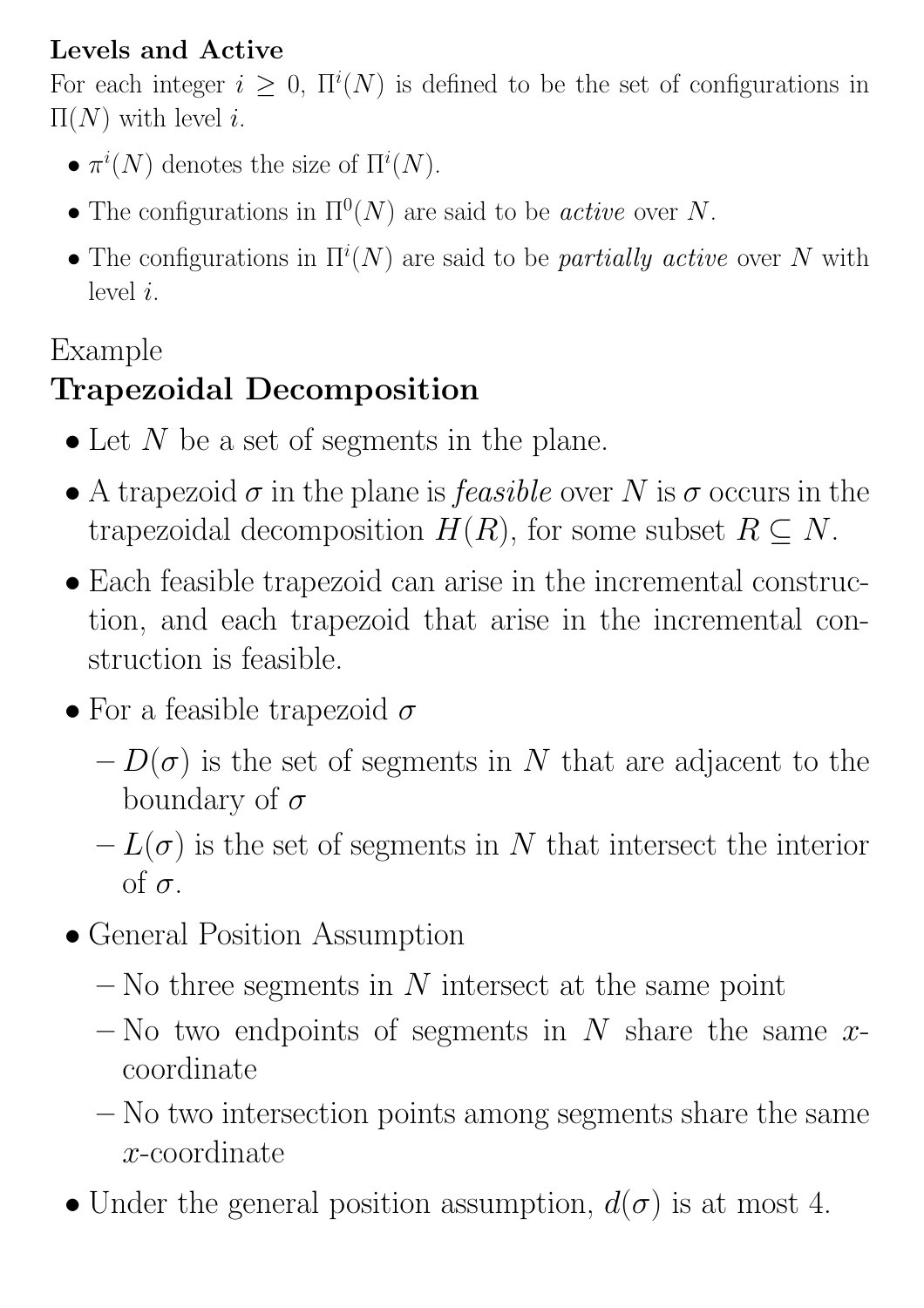

Illustration

- $N = \{h_1, h_2, h_3, h_4, h_5, h_6, h_7, h_8, h_9\}$
- $R = \{h_3, h_5, h_7, h_8\}$
- Trapezoid $\sigma$ 
	- $-D(\sigma) = \{h_3, h_5, h_7\}$  $-L(\sigma)=\{h_4,h_6\}$
- $\bullet$   $\sigma$  and  $\sigma'$  share the same trigger and stopper set.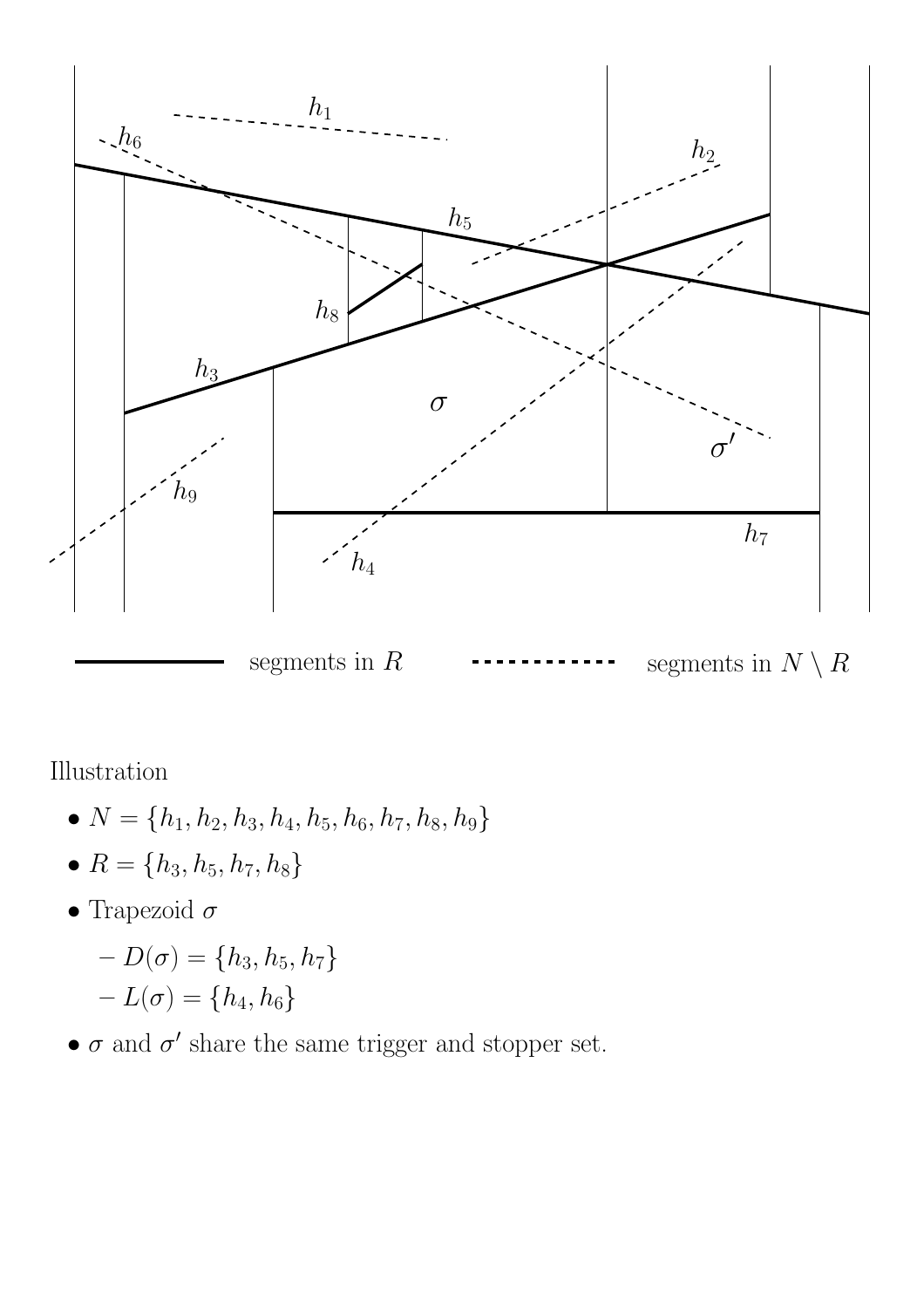#### Subspace  $\Pi(R)$  over N

•  $R$  is a subset of N

•

• Given a configuration  $\sigma \in \Pi(N)$  such that  $D(\sigma) \subseteq R$ , the restriction  $\sigma \downarrow R$  is the configuration over the universe R whose trigger set is  $D(\sigma)$ and whose conflict set is  $L(\sigma) \cap R$ .

$$
\Pi(R) = \{ \sigma \downarrow R \mid \sigma \in \Pi(N), D(\sigma) \subseteq R \}.
$$

- $L(\sigma)$  is the conflict list of  $\sigma$  relative to N
- $L(\sigma) \cap R$  is the conflict list of  $\sigma$  relative to R
- $\sigma$  is active over R if  $D(\sigma) \subseteq R$  and  $L(\sigma) \cap R = \emptyset$
- $\Pi^0(R)$  is the set of configurations in  $\Pi(N)$  that are active over R.
- Without considering D and L,  $H(N) = \Pi^{0}(N)$  and  $H(R) = \Pi^{0}(R)$ .

### Example Convex Polytope

- $N$  is a set of half-spaces in the d-dimensional space
- The convex polytope  $G(N)$  of N is the common intersection among the half-spaces in  $N$ .
- A configuration  $\sigma$  over N is a vertex of  $G(N)$ 
	- $-D(\sigma)$  is the set of half-spaces in N whose defining hyperplane contains σ
	- $-L(\sigma)$  is the set of half-spaces in N which **Do Not** contains  $\sigma$
- General Position Assumption: For  $i \leq d$ , the intersection among  $i + 1$ hyperplanes which define half-spaces in N is  $(d - i)$ -dimensional.
	- When  $d = 3$ , the intersection between two planes is a line, the intersection among three planes is a point, and the intersection among more than three planes is empty.
- Under the general position assumption,  $D(\sigma)$  is exactly d.
- $G(N)$  can be unbounded. In this situation, the unbounded endpoint of an unbounded edge of  $G(N)$  is also viewed as a vertex  $\sigma$  of  $G(N)$ , and  $D(\sigma) = d - 1$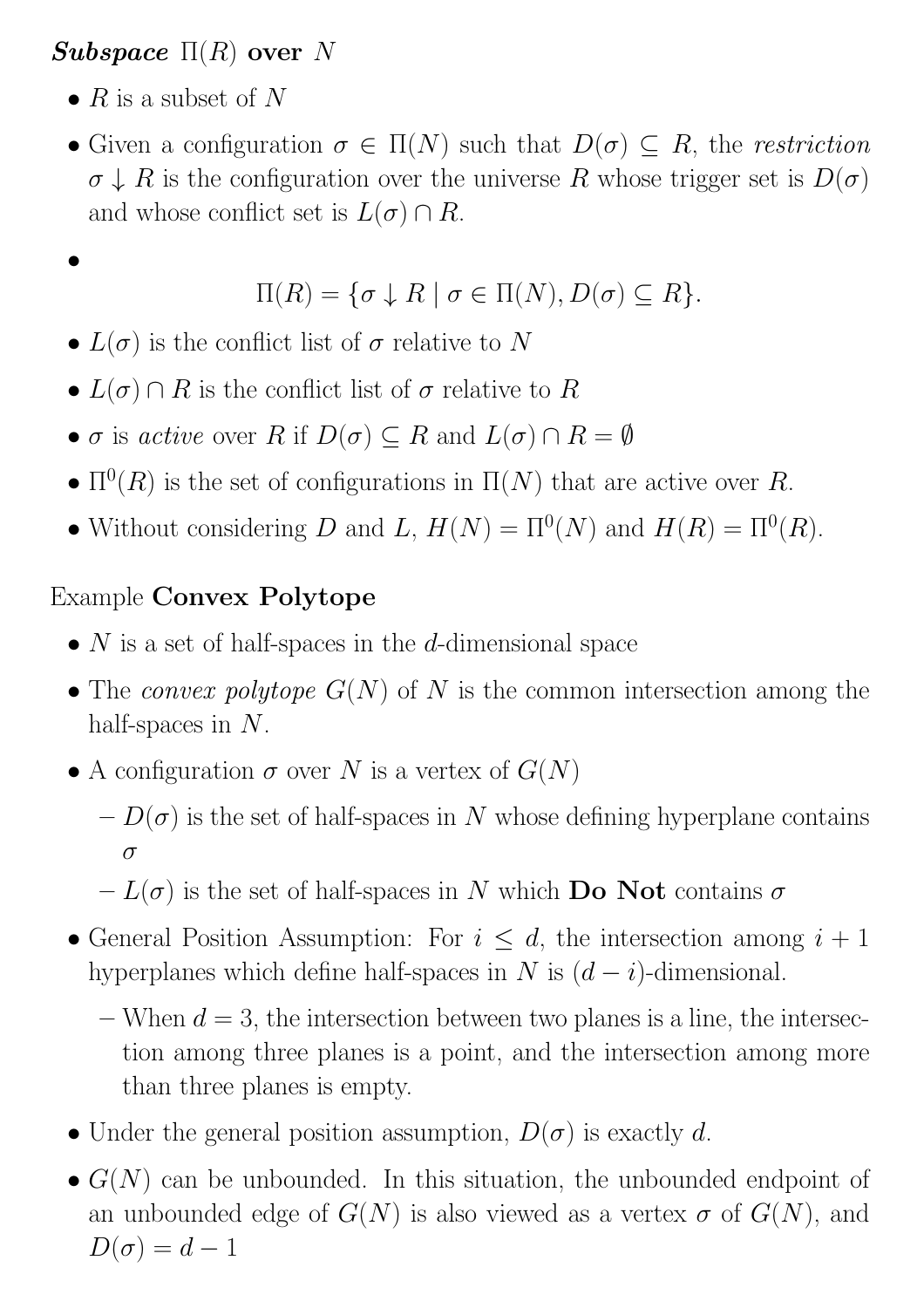

Illustration

- $N = \{h_1, h_2, h_3, h_4, h_5, h_6, h_7\}$
- $R = \{h_1, h_3, h_4, h_5\}$
- $p, q, r$ , and s form  $G(R)$
- $D(q) = \{h_1, h_4\}, L(q) = \{h_6\}$
- $D(p) = \{h_1, h_5\}, L(p) = \{h_6, h_7\}$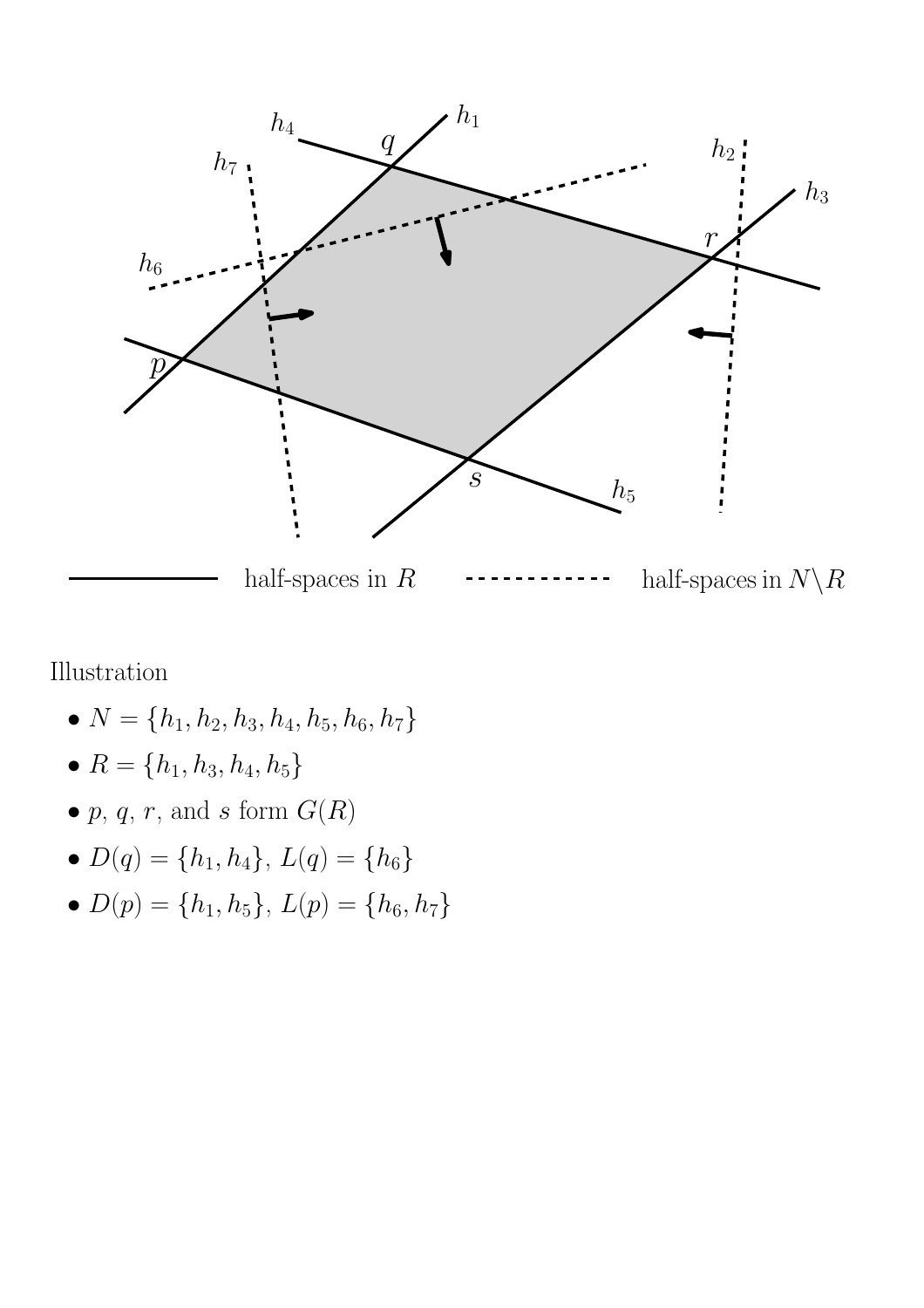Randomized Incremental Construction

- 1. Generate a random sequence (permutation)  $S_1, S_2, \ldots, S_n$  of the objects in  $N$
- 2. Add the objects in N one at a time according to this sequence.
	- Let  $N^i$  denote the set of the first i added objects
	- At the i<sup>th</sup> stage, the algorithm maintains the set  $\Pi^0(N^i)$  of active configurations
	- For each configuration  $\sigma \in \Pi^0(N^i)$ , we also maintain its conflict set  $L(\sigma)$  relative to N, and its size  $l(\sigma)$  is the conflict size of  $\sigma$  relative to  $N$ .

#### Structurel and Conflict Changes

- The *structural change* at time i is the number of newly created and destroyed configurations at time  $i$ 
	- $-$  Destroyed configurations at time  $i$  are the configurations that were present in  $\Pi^0(N^{i-1})$  but not in  $\Pi^0(N^i)$
	- $-$  Newly created configurations at time  $i$  are the configurations that were present in  $\Pi^0(N^i)$  but not in  $\Pi^0(N^{i-1})$ .
- The *conflict change* at time  $i$  is the sum of conflict sizes of the newly created and destroyed configurations at time i
- The total structural change during the preceding incremental construction is the sum of the structural changes at time  $i$ , over all  $i$ .
- The total conflict change is defined similarly.

### Important Quantities

- For each  $j \leq n$ ,  $e(j)$  denotes the expected size of  $\Pi^0(N^j)$ , where  $N^j$  is a random sample of  $N$  of size  $j$ .
	- Each element in N is equally likely to be present in  $N^j$ .
- $d = d(\Pi)$  denotes the maximum degree of a configuration in  $\Pi(N)$ .
	- $-$  By the definition of a configuration space, d is bounded by a constant.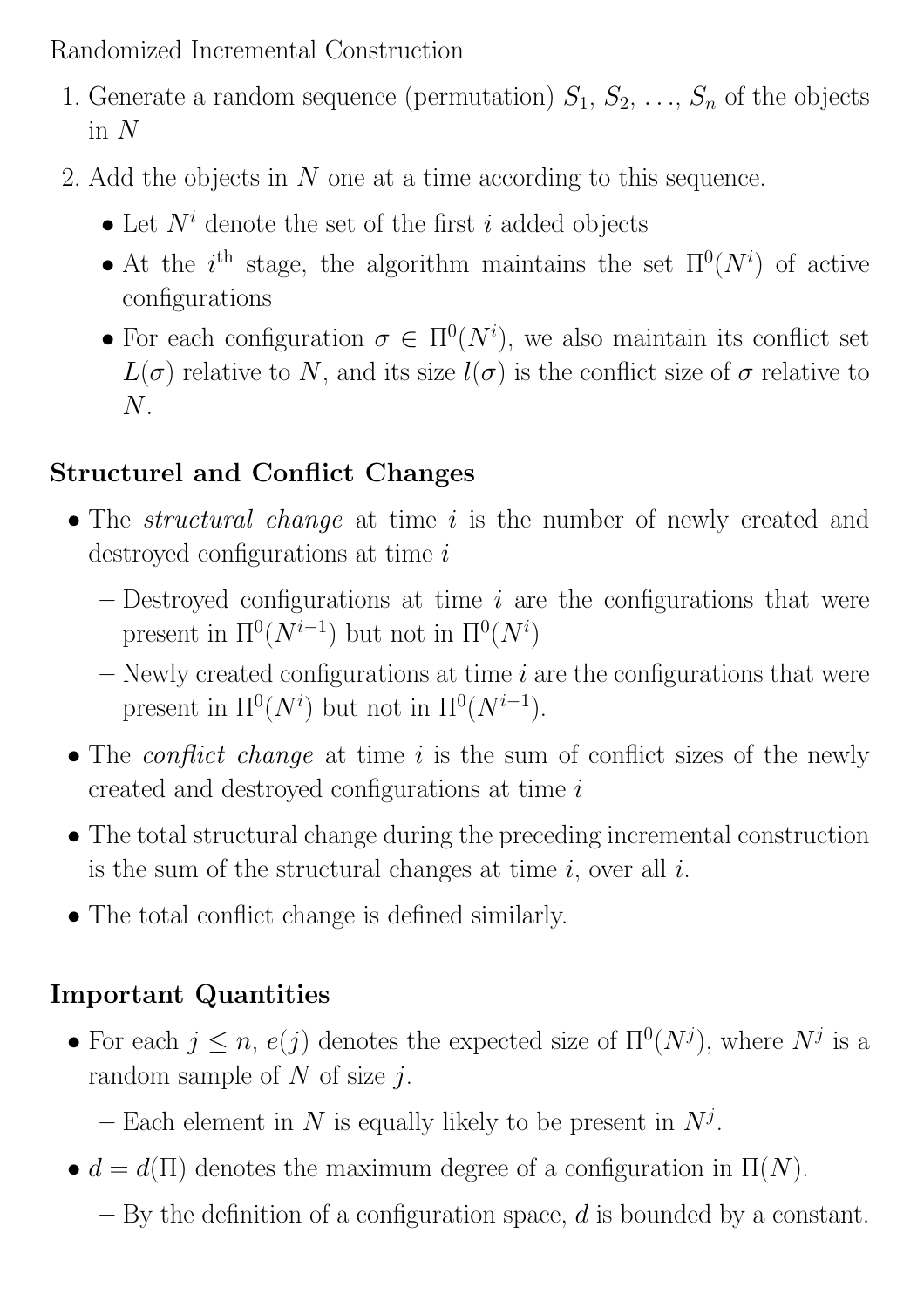#### Theorem

The expected value of the total structural change in the randomized incremental construction is bounded by

$$
\sum_{j=1}^n d \cdot e(j)/j.
$$

proof

- Since each destroyed configuration must be constrcuted before, it is sufficient to count newly created configurations at time  $j$ , for all  $j$
- Let  $S_j$  be the  $j^{\text{th}}$  inserted object.
- Each object in  $N^j$  is equally likely to be  $S_j$ .
- Since each configuration is defined by at most d objects and  $\Pi^0(N_j)$  has at most  $e(j)$  configurations, the expected number of configuration in  $\Pi^0(N_j)$ defined by  $S_j$  is bounded by  $d \cdot e(j)/j$ .

## Theorem

The expected value of the total conflict change in the randomized incremental construction is bounded by

$$
\sum_{j=1}^{n} d^{2}(n-j)e(j)/j^{2}.
$$

Intuital Idea

- The conflict size for a configuration in  $\Pi^0(N^1)$  is  $O(n)$ .
- The conflict size for a configuration in  $\Pi^0(N^n)$  is 0.
- The epxcted conflict size for a configuration in  $\Pi^0(N^j)$  would probably be  $O((n-j)/j).$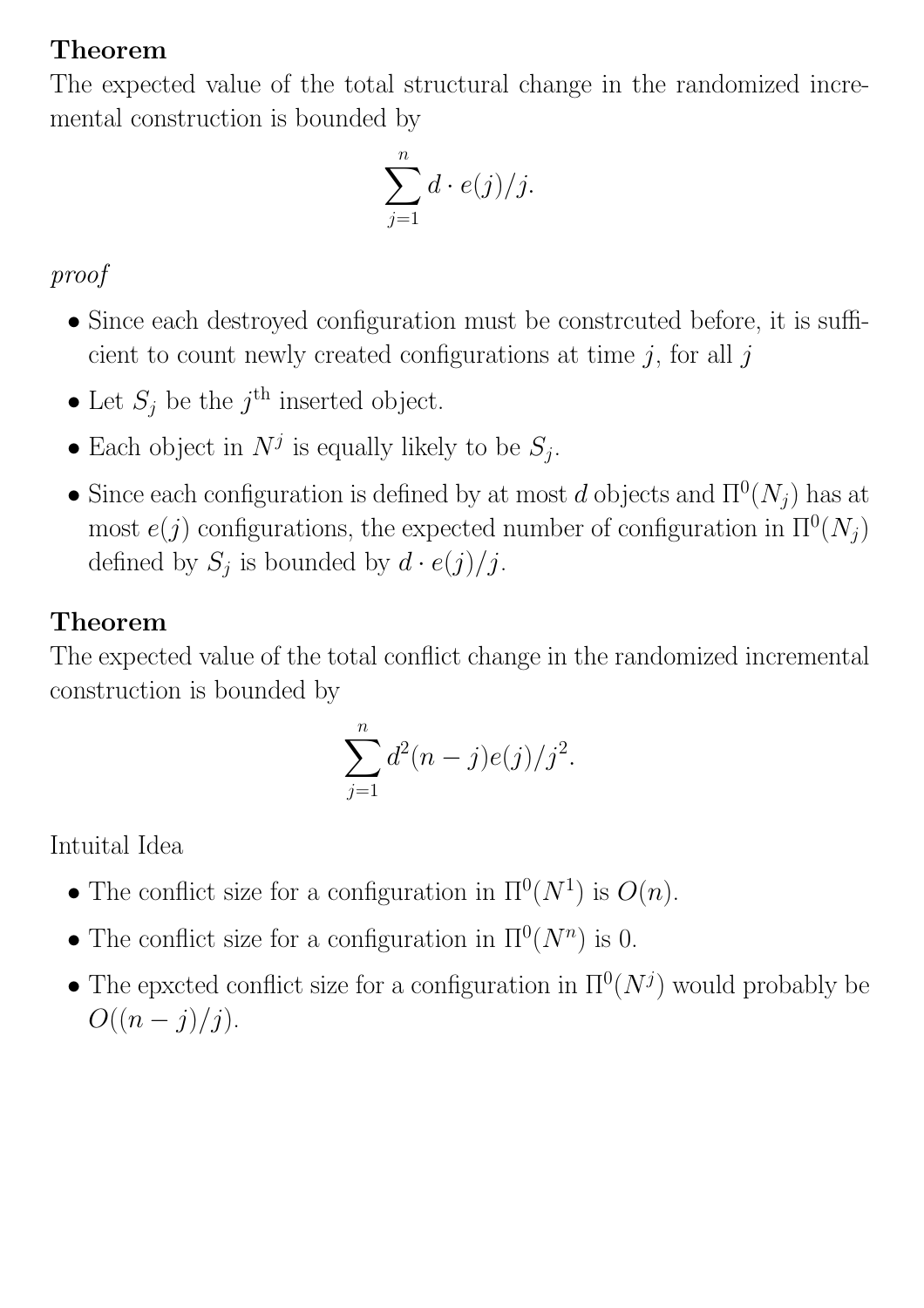proof

- Let  $S_j$  and  $S_{j+1}$  be the  $j^{\text{th}}$  and  $(j+1)^{\text{st}}$  inserted object.
- For an object  $S \in N^j$  and an object  $I \in N \setminus N^j$ ,  $k(N^j, S, I)$  is the number of configurations in  $\Pi^0(N^j)$  defined by S and conflicted by I, and  $k(N^j, I)$  is the number of configurations in  $\Pi^0(N^j)$  conflicted by I.
- Since each object in  $N^j$  is equally likely to be  $S_j$  and each configuration in  $\Pi^0(N^j)$  is defined by at most d objects, the expected value of  $k(N^j, S_j, I)$ is proportional to

$$
\frac{1}{j}\sum_{S\in N^j}k(N^j,S,I)\leq \frac{d\cdot k(N^j,I)}{j}
$$

• Summing over  $I$ , the expected total conflict size of the newly created configuration during the  $j<sup>th</sup>$  addition is proportional to

$$
\frac{d}{j} \sum_{I \in N \setminus N^j} k(N^j, I) \tag{1}
$$

• Since each object in  $N \setminus N^j$  is equally likely to be  $S_{j+1}$ ,

$$
E[k(N^{j}, S_{j+1})] = \frac{1}{n-j} \sum_{I \in N \setminus N^{j}} k(N^{j}, I).
$$

• Equation (1) can be re-written as

$$
d\frac{n-j}{j}E[k(N^j, S_{j+1})].
$$

• Since  $k(N^j, S_{j+1})$  is also the number of configurations in  $\Pi^0(N^j)$  that are destroyed due to the insertion of  $S_{j+1}$ , the expected total conflict size of all configuration during the incremental construction is bounded by

 $\sum$ n  $j=1$  $\overline{d}$  $n - j$ j  $\times$  expected number of configurations destroyed at time  $j+1$ (2)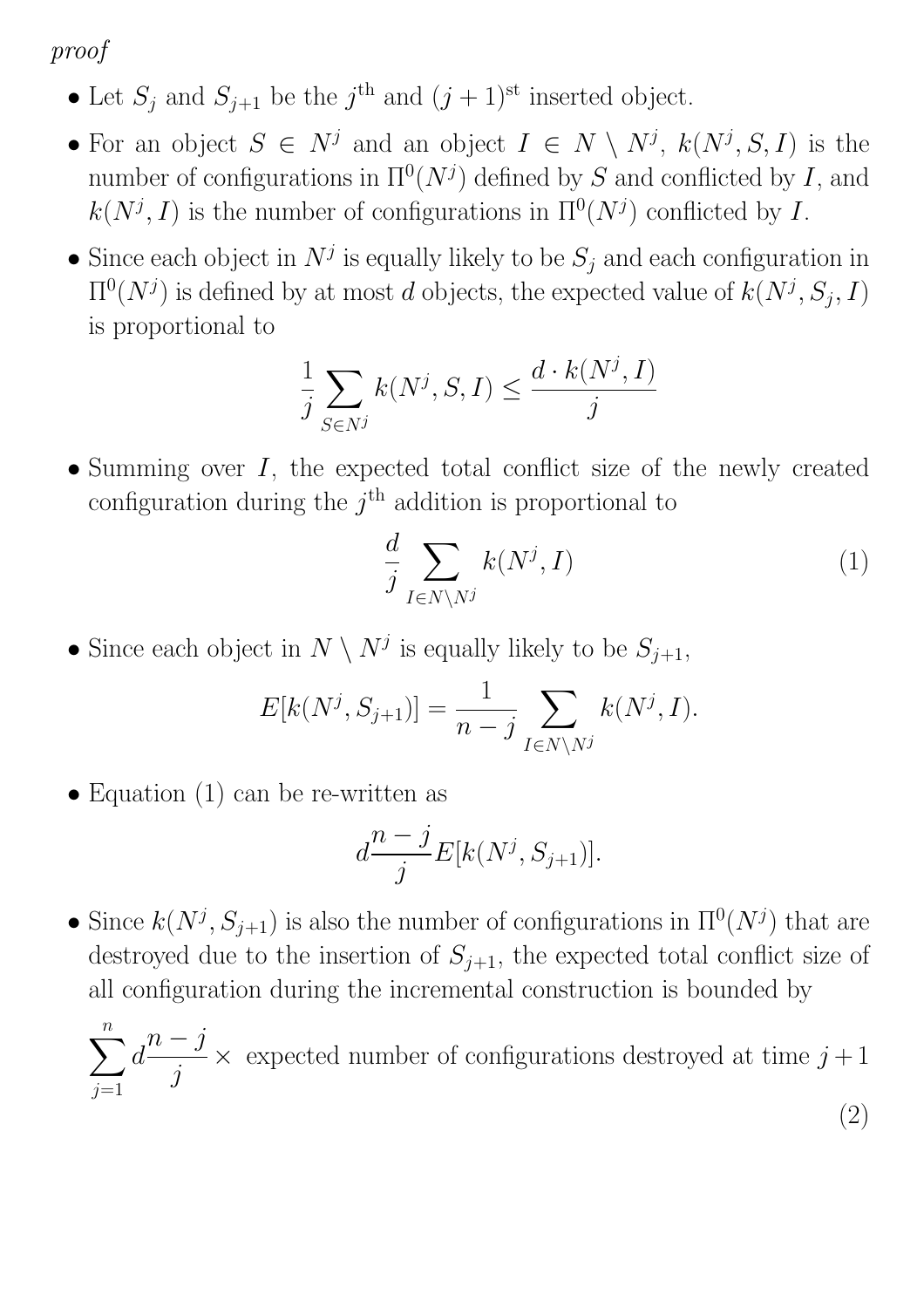proof (continue)

• By linearity of expectation, (2) is the same the expected value of

$$
\sum_{\sigma} d \frac{n - [j(\sigma) - 1]}{j(\sigma) - 1},\tag{3}
$$

where  $\sigma$  ranges over all configuration created during the incremental construction, and  $j(\sigma)$  is the time when  $\sigma$  is destroyed.

• Let  $i(\sigma)$  be the time when  $\sigma$  is created. Since  $i(\sigma) \leq j(\sigma) - 1$ ,

$$
\frac{n - [j(\sigma) - 1]}{j(\sigma) - 1} = \frac{n}{j(\sigma) - 1} - 1 \le \frac{n}{i(\sigma)} - 1 = \frac{n - i(\sigma)}{i(\sigma)}.
$$

• (3) can be re-arranged as

$$
\sum_{j=1}^{n} d \frac{n-j}{j} \times \# \text{ of configurations created at time } j \tag{4}
$$

• The expected total conflict change is bounded by

 $\sum$  $\overline{n}$  $j=1$  $\overline{d}$  $n - j$ j  $\times$  expected number of configurations created at time j (5)

• Since the expected number of configurations created at time  $j$  is bounded by  $\frac{d}{j}e(j)$ , the equation in (5) becomes

$$
\sum_{j=1}^{n} d^{2} \frac{n-j \, e(j)}{j}.\tag{3}
$$